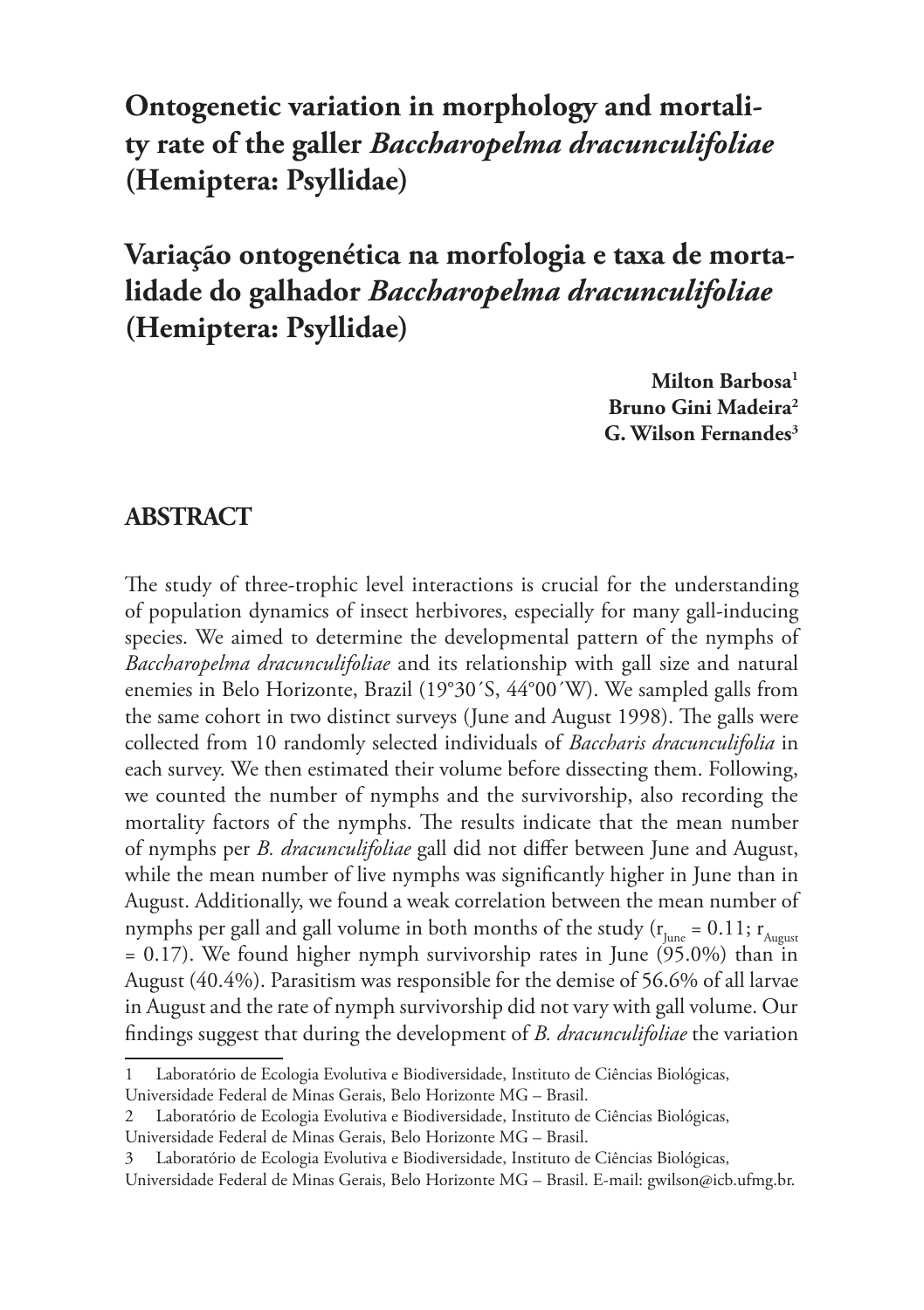in gall size is more associated with nymph size than number of nymphs in a gall. The attack by natural enemies in *B. dracunculifoliae* is high, and parasitism is a strong force in the structure and regulation of the population, although it does not appear to be a selective force that acts on the oviposition behaviour of the female gallers since parasitism was not associated with gall and nymph size or with the clutch size.

**KEYWORDS:** Insect galls, insect-plant interactions, parasitism, parasitoid wasp.

#### **RESUMO**

O estudo de interações tri-tróficas é crucial para o entendimento da dinâmica populacional de insetos herbívoros, especialmente para muitas espécies indutoras de galhas. Nosso objetivo foi determinar o padrão de desenvolvimento das ninfas de *Baccharopelma dracunculifoliae* e sua relação com tamanho de galha e inimigos naturais em Belo Horizonte, Brasil (19, 30'S, 44°00'W). Nós amostramos galhas da mesma coorte em dois períodos distintos (junho e agosto de 1998). As galhas foram coletadas de 10 indivíduos selecionados aleatoriamente de *Baccharis dracunculifolia* em cada estudo. Então, estimamos seu volume antes de dissecá-las. A seguir, contamos o número de ninfas e a sobrevivência, também registrando os fatores de mortalidade das ninfas. Os resultados indicam que o número médio de ninfas por galha de *B. dracunculifolia* não diferiu entre junho e agosto, enquanto o número médio de ninfas vivas foi significativamente maior em junho do que em agosto. Além disso, encontramos correlação fraca entre o número médio de ninfas por galha e volume da galha nos dois meses do estudo ( $r_{\text{iunho}} = 0.11$ ;  $r_{\text{aoson}} = 0.17$ ). Encontramos maiores taxas de sobrevivência de ninfas em junho (95,0%) do que em agosto (40,4%). O parasitismo foi responsável pela mortalidade de 56,6% de todas as larvas em agosto e a taxa de sobrevivência de ninfas não variou com o volume da galha. Nossos resultados sugerem que durante o desenvolvimento do galhador a variação no tamanho da galha está mais associada ao tamanho da ninfa do que ao número de ninfas em uma galha. O ataque de inimigos naturais em *B. dracunculifoliae* é alto e o parasitismo é uma força importante na estruturação e regulação da população, embora não pareça ser uma força seletiva que atua sobre o comportamento de oviposição por parte das fêmeas dos galhadores já que a taxa de parasitismo não estava associada ao tamanho da galha e da ninfa ou ao tamanho da ninhada.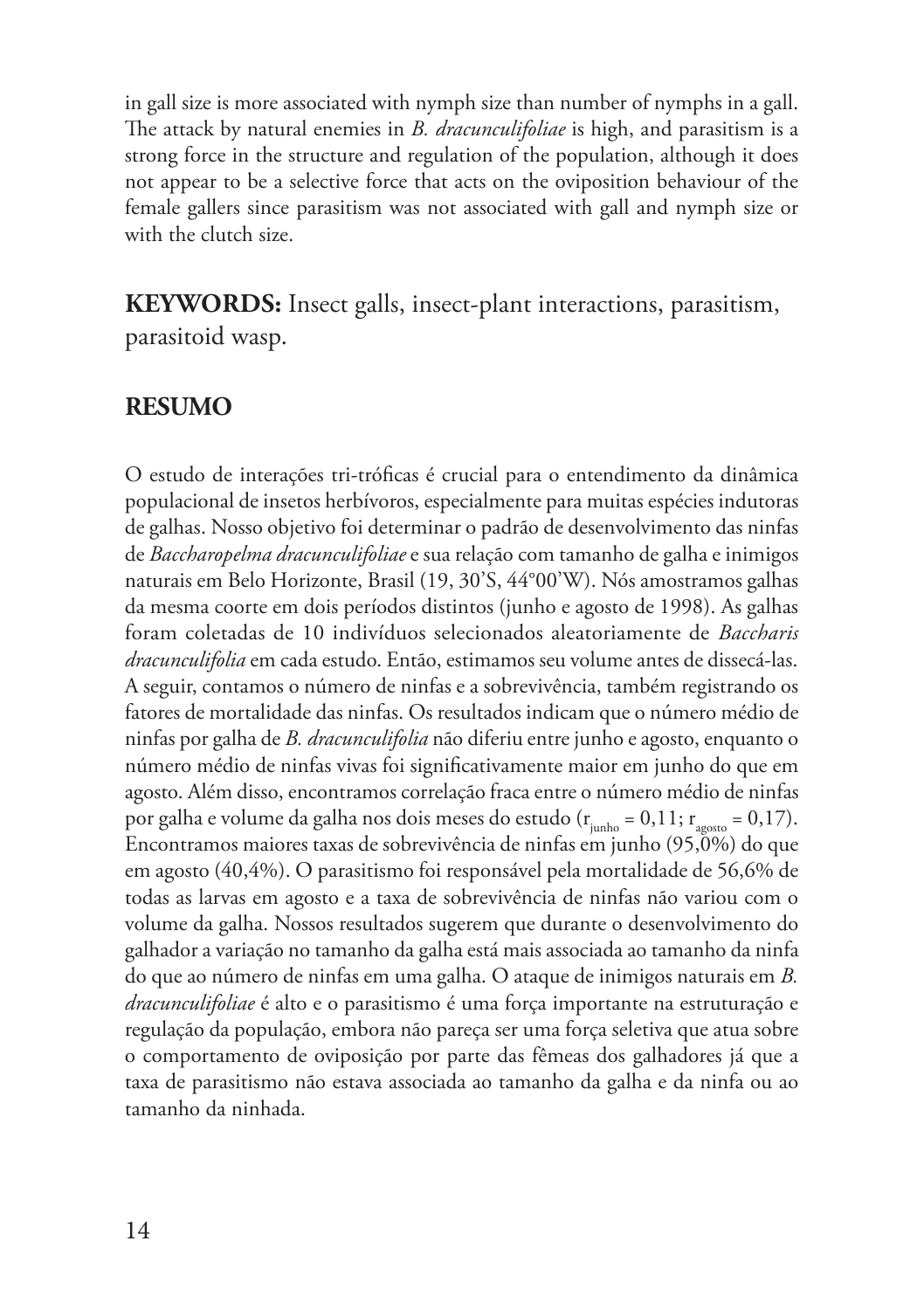**PALAVRAS-CHAVE:** Galhas de insetos, interações inseto-planta, parasitismo, vespas parasitoides.

# **INTRODUCTION**

The study of three-trophic level interactions is crucial for the understanding of population dynamics of insect herbivores (Price *et al.* 1980), especially for many gall-inducing species (Price & Clancy 1986, Craig *et al.* 1990). Many galling herbivores are heavily attacked by natural enemies perhaps due to their larvae living within their hostplant tissues, which makes them an easier target for natural enemies (Rossi *et al.* 1992). However, female parasitoid must first penetrate the gall wall and locate the host insect within gall tissue to be able to parasitize it (Craig *et al.* 1990). Therefore, gall traits resulting from the interaction between the gall former and plant genotypes (see Weis & Abrahamson 1985), have the potential to determine parasitoid success (Price & Clancy 1986). Several hypotheses about the adaptive nature of galls have been proposed (Price *et al.* 1987). One of those, the enemy hypothesis, proposes that the galling habit offers the insect a protective refuge against the attack by natural enemies (Weis *et al.* 1985).

The performance of galling insects is influenced by several factors, such as female oviposition preference (Price *et al.* 1990), plant quality (Anderson *et al.* 1989), resistance (Fernandes 1990, Fernandes & Negreiros 2001, Barbosa & Fernandes 2014), and attack by parasitoids (Weis & Abrahamson 1985, Craig *et al.* 1990, Rossi *et al.* 1992). However, a factor that has received little attention is the occurrence of competition among the larvae of galling insects, which occupy the same space in the gall. If there is any asymmetry on the acquisition of resources among the larvae in a gall, the determination of the performance and population dynamics of galling insects might be altered.

The importance of clutch size as a fitness component and the tradeoffs between parent and offspring has been demonstrated in many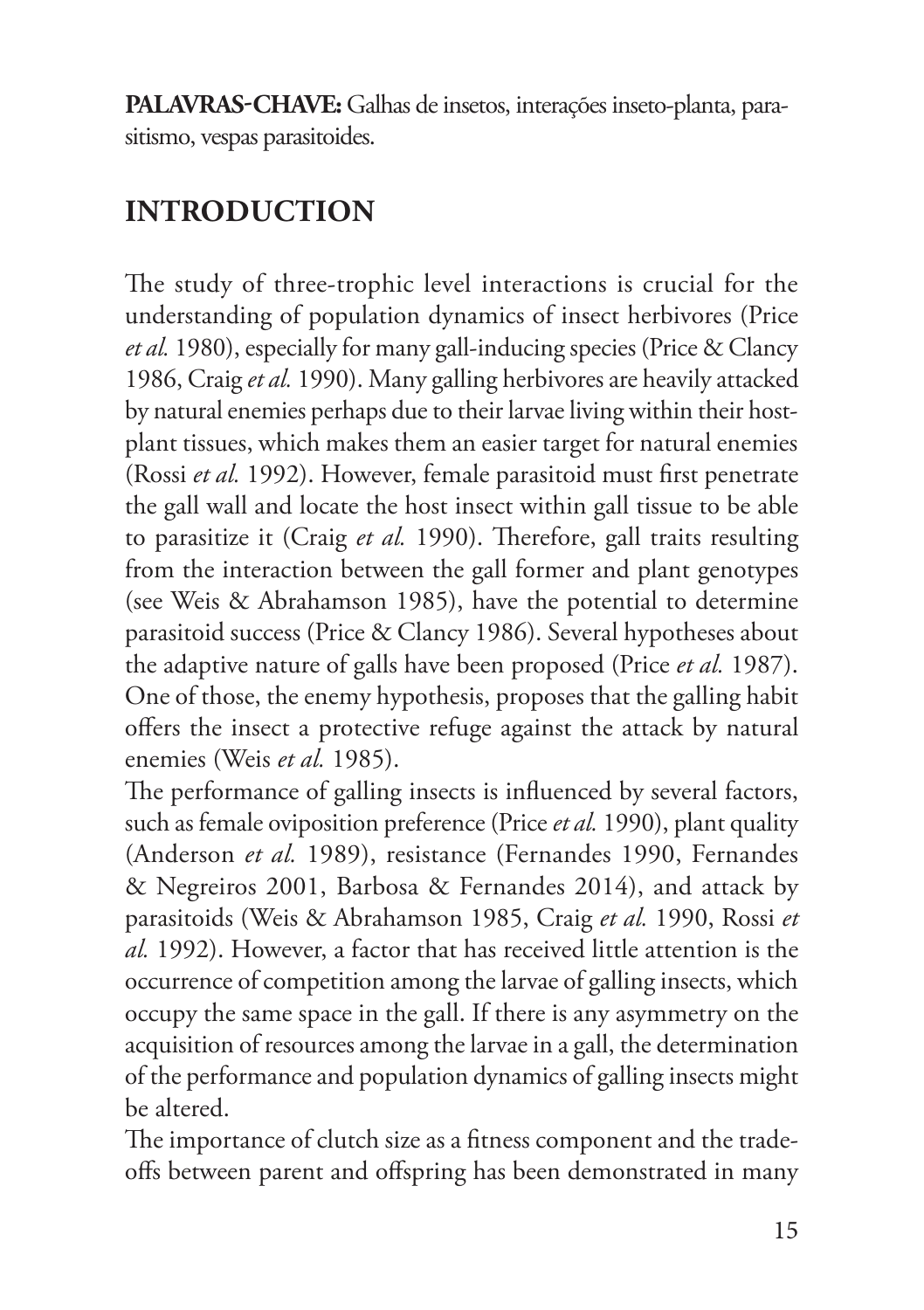studies (e.g., Stearns 1992). These studies have documented the existence of an optimum between clutch size and larval size: larger offspring tend to present smaller larvae and therefore, less competitive ability (Freese & Zwölfer 1996, de Souza *et al.* 2001). Optimal allocation of eggs in relation to the available breeding places seems particularly complicated for specialized phytophagous insects in tritrophic systems. Under these conditions, the reproductive fitness of a female depends on oviposition decisions, which allows the offspring an optimal exploitation of their host plant and at the same time provide a maximum of protection against natural enemies (Freese & Zwölfer 1996).

Gall size is sometimes correlated with increased larval survival, adult weight and fecundity, because larger galls offer more breeding sites, providing better nutritional quality to the larvae (Whitham 1978). Furthermore, parasitism levels are reduced in galls of larger diameter, because they often exceed the length of the parasitoid ovipositor (Weis *et al.* 1985).

*Baccharis dracunculifolia* De Candole (Asteraceae) (heretofore called *B. dracunculifolia*) is a widespread dioecious perennial shrub, 2-3 m in height, that occurs in southeastern and southern Brazil, Argentina, Uruguay, Paraguay, and Bolivia (Barroso 1976). *B. dracunculifolia* grows throughout the year continuously producing leaf buds, and produces flowers twice a year from March to June and from November to December (Espírito-Santo & Fernandes 1998). *Baccharopelma dracunculifoliae* Burckhardt (Sternorrhyncha: Psyllidae) is the commonest gall inducer found on *B. dracunculifolia*  (Araújo *et al.* 1995). The galls induced by this psyllid are elliptical, green, glabrous, one-chambered, and are induced throughout the year, showing two peaks of abundance, which coincide with the periods of plant flowering (Espírito-Santo & Fernandes 1998). Females of *B. dracunculifoliae* oviposit on the borders of leaves of the host plant. Initially, the leaf tissue swells, bending over itself until joining its borders and thereby forming an elliptical capsule (Lara & Fernandes 1994, Arduin *et al.* 2005). Nymphs develop inside the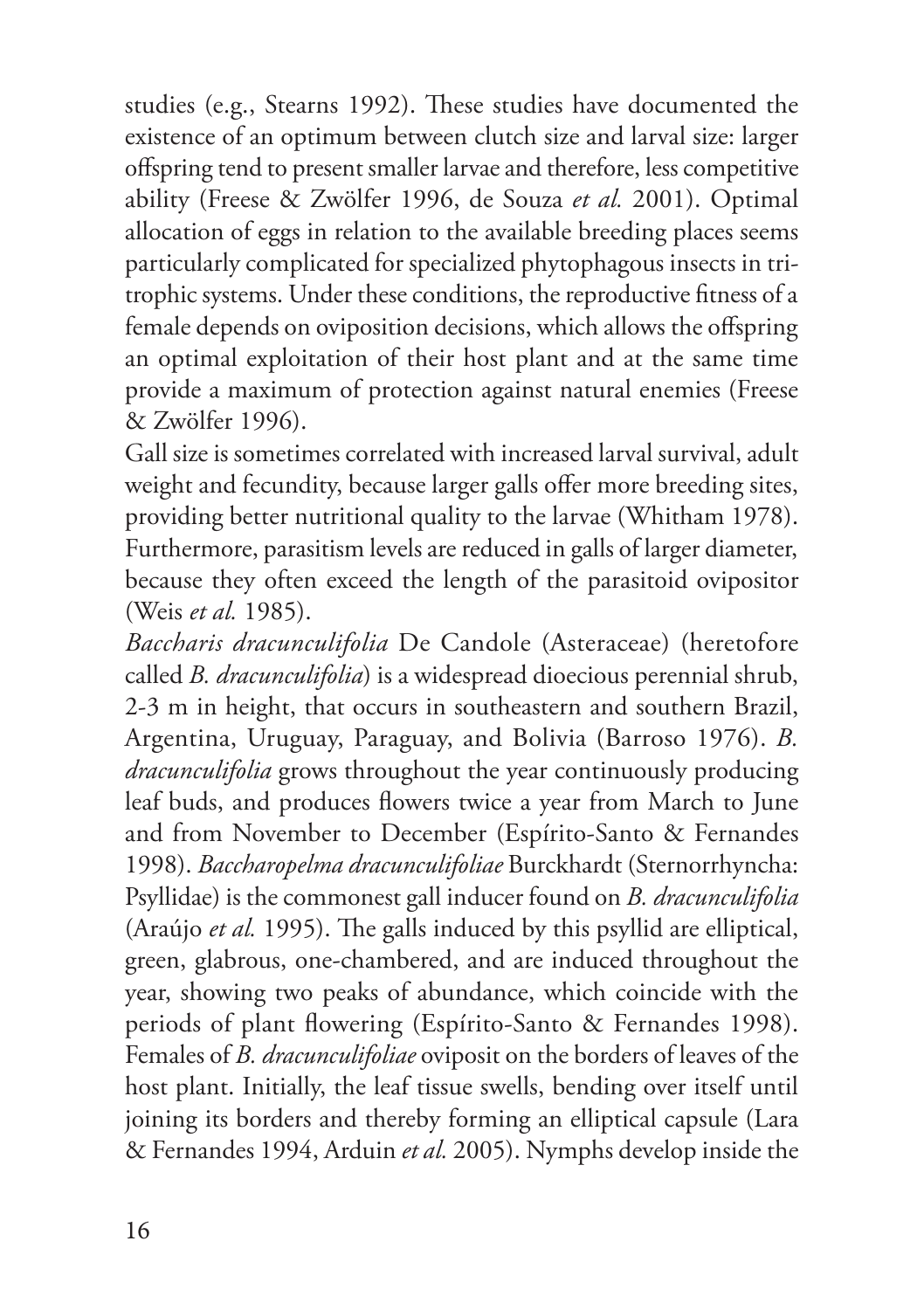inner chamber of this capsule. Gall walls are succulent throughout the development of the psyllid (Espírito-Santo & Fernandes 1998). The galls of *B. dracunculifoliae* contain from one to 21 nymphs inside the gall chamber (Espírito-Santo & Fernandes 2002). The development of the nymph inside the gall can take up to six months (Espírito-Santo & Fernandes 2002) but is usually much shorter than that (Barbosa *et al.* 2017). The adult galler psyllid is freeleaving and length of the adult stage is unknown (Espírito-Santo & Fernandes 2002). Twelve parasitoid genera are known to attack *B. dracunculifoliae* (Barbosa *et al.* 2017): *Aphelinus* and *Paraphytis* (Hymenoptera: Aphelinidae), *Metaphycus*, *Psyllaephagus*, and *Zaplatycerus* (Hymenoptera: Encyrtidae), *Brasema* (Hymenoptera: Eupelmidae), *Caraphractus* and *Mymaridae* (Hymenoptera: Mymaridae), *Platygastridae* (Hymenoptera: Platygastridae), *Lyrcus* (Hymenoptera: Pteromalidae), *Rileya* (Hymenoptera: Eurytomidae), and *Tetrastichinae* (Hymenoptera: Eulophidae). The parasitic hymenopterans leave their pupae inside the gall and exit holes in the gall wall after emergence, facilitating the identification of the mortality caused by parasitoid.

The purpose of this study was to determine the ontogenetic variation in size and number of nymphs of *B. dracunculifoliae* and its relationship with gall size, besides assessing the frequency of mortality by natural enemies and its relationship with gall size.

### **Material and Methods**

The study was performed in the Campus of the Universidade Federal de Minas Gerais, Belo Horizonte, Brazil (19°30´S, 44°00´W) at an altitude of 805 m above sea level. The population of *B. dracunculifolia*  studied was located in an area of extremely heterogeneous and disturbed vegetation, composed of natural, introduced, ornamental and fruit-bearing species (Espírito-Santo & Fernandes 1998), and the native adjacent vegetation is composed of savannah and cerrado species (Ferrari 1977). The plants studied were located in a 2 ha area,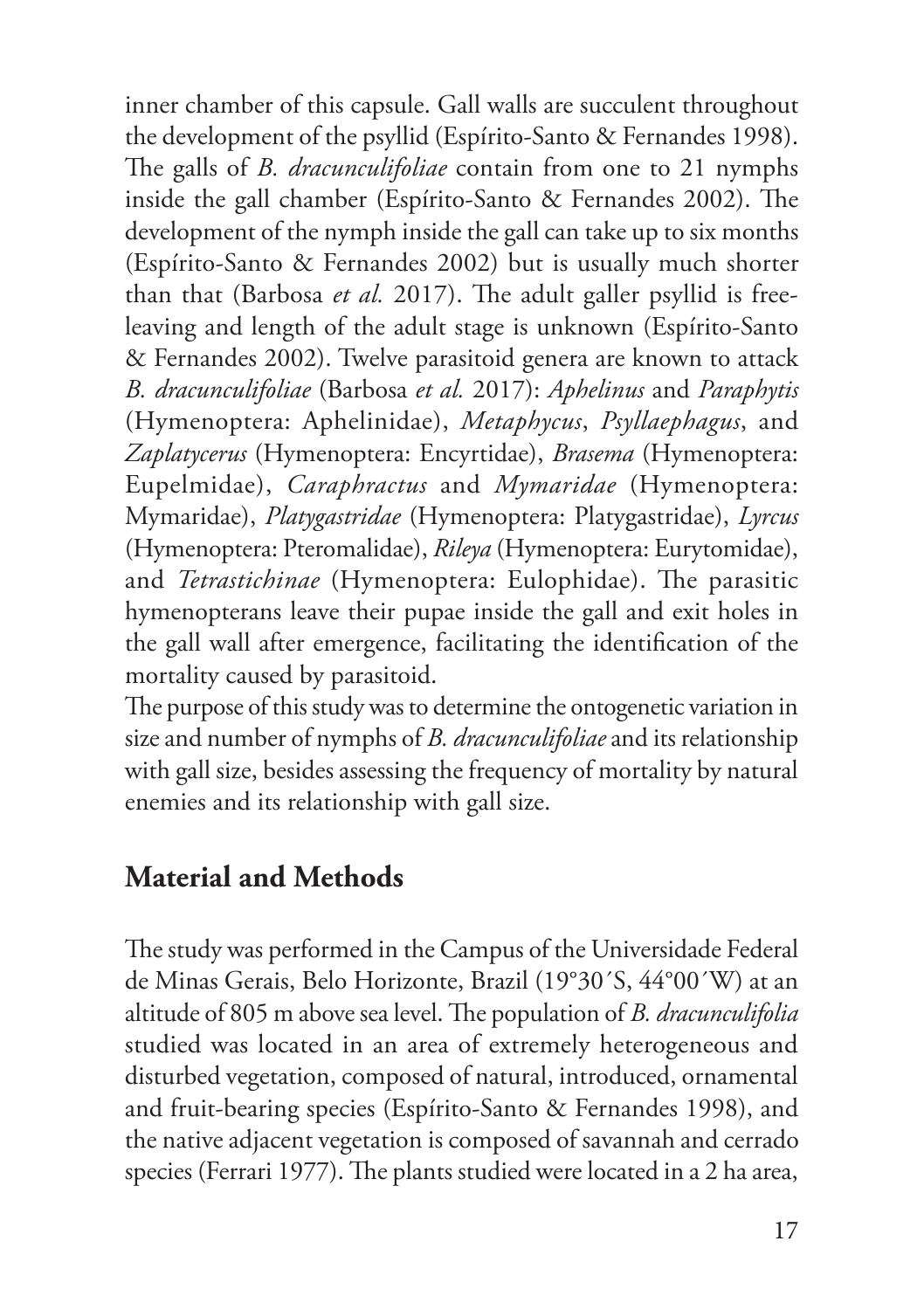predominantly occupied by *B. dracunculifolia*, *B. ramosissima*, grass species, herbaceous plants and shrubby Leguminosae (Araújo *et al.* 1995, Espírito Santo *et al.* 2004).

Two gall samples with galls belonging to the same cohort were taken, with a two-month interval between the samples (June and August 1998), in order to evaluate the temporal variation in the growth and survivorship of *B. dracunculifoliae* galls. All galls found on 10 randomly selected individuals of *B. dracunculifolia* were collected and taken to the laboratory in June  $(n = 240)$ . In August, all galls from another 10 individuals were collected (n = 94). The sex of *B. dracunculifolia* was not taken into account in the analyses since the abundance of *B. dracunculifoliae* galls, as well as their survivorship and mortality factors, are not influenced by the sex of the host plant (Lara & Fernandes 1994, Espírito-Santo & Fernandes 1998, Faria & Fernandes 2001).

All galls had their length and diameter measured (0.01 mm precision), and gall size was estimated by calculating its volume as an ellipsoid (4/3π.width<sup>2</sup>.length), which is an ellipse rotated on its own axis, and which roughly describes the shape of a *B. dracunculifoliae* gall (see Preszler & Price 1988). Later, the galls were dissected and the number of nymphs was counted and the survivorship and/or mortality factors (parasitoid attack and other factors – e.g., plant resistance, fungal attack, and predation) were determined according to Fernandes & Price (1992) and Ribeiro-Mendes *et al.* (2002). Then, the nymphs from each gall had the following morphometric features measured: body size, the distance between eyes, and cephalic capsule width. The analyses of temporal variation on the number of nymphs per gall, number of live nymphs per gall, survivorship and mortality rates were performed independently for each month, by using Mann-Whitney *U*  test, since the data did not follow a normal distribution (Zar 1996). The analyses of the relationship between larval mortality rates and the number of nymphs per gall, and nymphal survivorship rates and

the gall volume classes were performed through Mann-Whitney *U*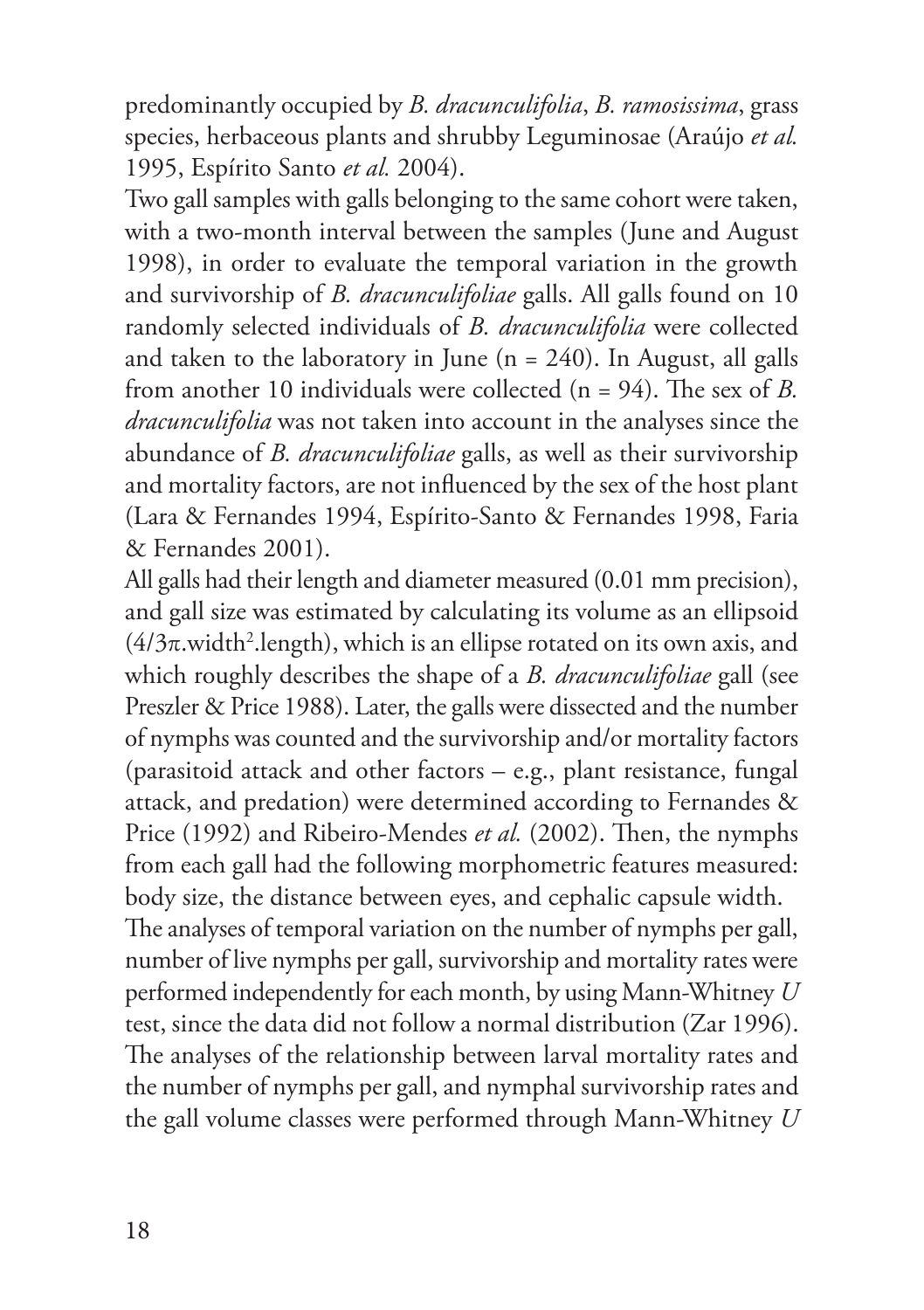test using the data from August, due to the high parasitoid attack rates observed in this month.

The distance between eyes of the nymphs was the morphometric feature used for the analysis of temporal variation on larval body size since it provided a good estimate of larval body size, it was more precise than the other measurements and followed a normal distribution. Therefore, this analysis was performed using Student *t*-test (Zar 1996). For the relationship between cephalic capsule width and distance between eyes, only the nymphs from galls collected in August were used, due to the great number of small-sized larvae on the June sample, which would hinder the differentiation of the instars.

### **Results**

The mean volume of the galls induced by *B. dracunculifoliae* was significantly higher in August (1,933.76  $\pm$  984.85 mm<sup>3</sup> [mean  $\pm$ sd]) than in June (473.11 ± 475.65 mm3 ; Mann-Whitney *U* test = 1,488, p < 0.001).

Mean number of nymphs per *B. dracunculifoliae* gall did not differ between June  $(1.76 \pm 1.2)$  and August  $(1.59 \pm 0.98)$ ; Mann-Whitney *U* test = 10,518, p = n.s.). The mean number of live *B. dracunculifoliae*  nymphs was significantly higher in June  $(1.68 \pm 1.2)$  than in August (0.66 ± 0.86; Mann-Whitney *U* test = 17,474, p < 0.001, Figure 1). The relationship between the mean number of *B. dracunculifoliae*  nymphs and gall volume was weak in both months of the study (Spearman correlation,  $r_{\text{June}} = 0.11$ ;  $r_{\text{August}} = 0.17$ ). There was a slight tendency of increasing the number of nymphs with the increase in gall volume (Figure 2).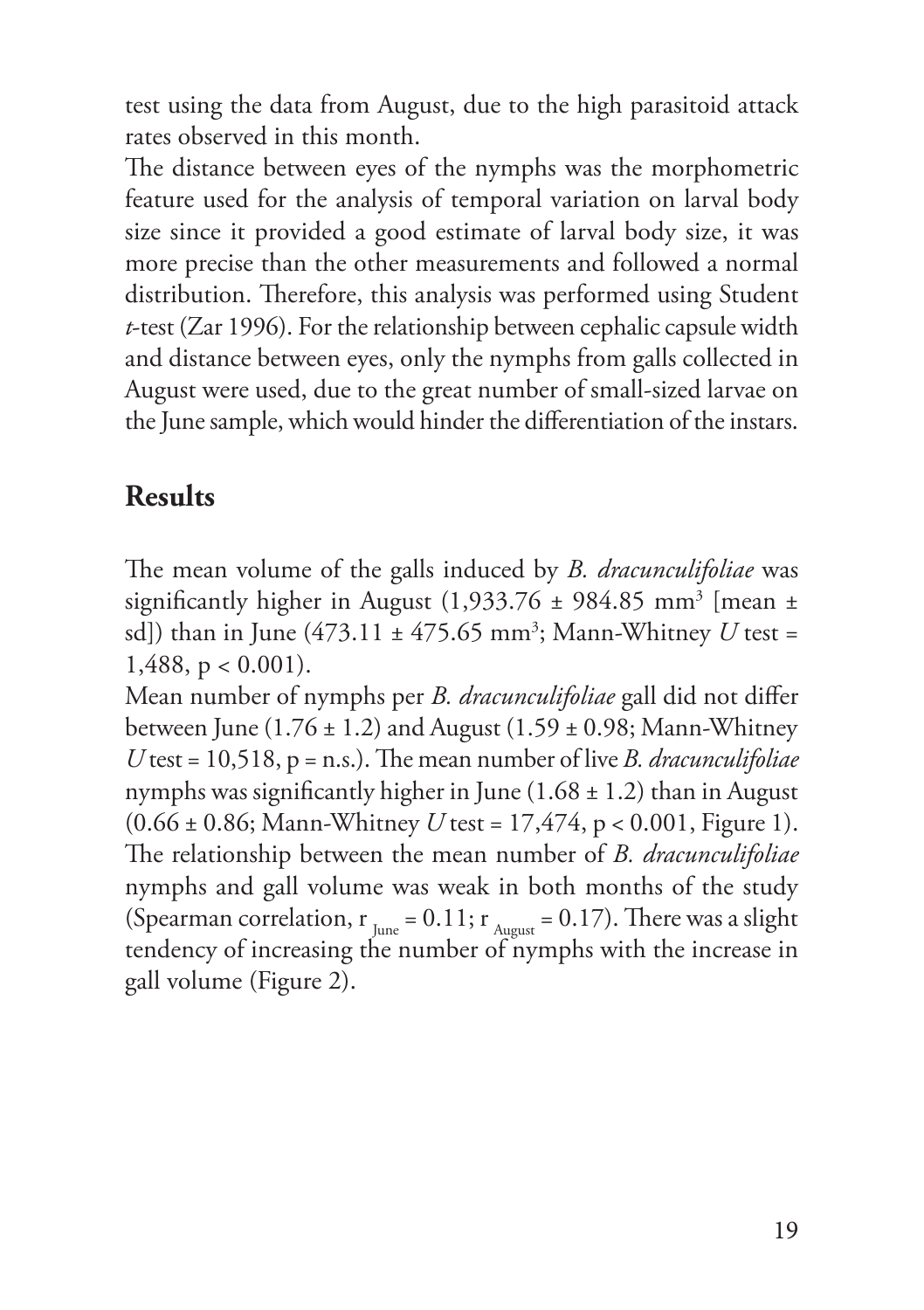

Figure 1 - Mean number of *B. dracunculifoliae* nymphs per gall (mean ± se) (dark bars) and mean number of living nymphs per gall (clear bars) on *B. dracunculifolia* (mean ± se) in June and August, 1998.



Figure 2 - Mean number of *B. dracunculifoliae* nymphs of *B. dracunculifolia* (mean ± se) per gall volume class in June and August, 1998.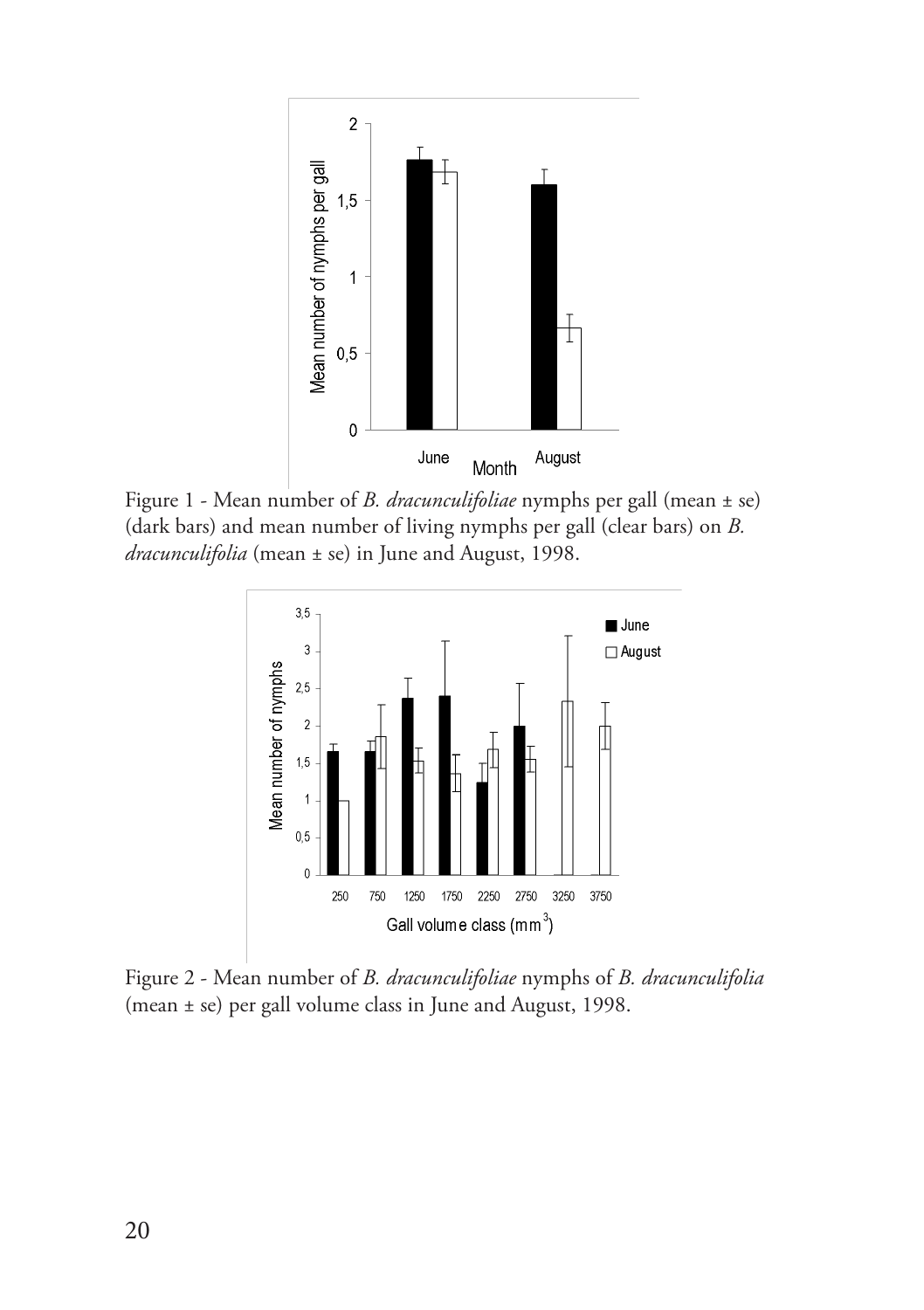The rates of nymph survivorship were very high in June (approx. 95.0% of the nymphs), whereas parasitoid attack accounted for the mortality of approximately 4.0% of the nymphs. On the other hand, in August, nymph survivorship was reduced to 40.4%. Once again, parasitism was the most important factor determining *B. dracunculifoliae* nymphal mortality, being responsible for the death of 56.6% of all nymphs in August. The other factors (e.g., plant resistance, fungal attack, and predation) together contributed with only 3.0% to the total death of the nymphs (Figure 3). The differences between survivorship rates, parasitoid attack and other factors were



Figure 3 - Percentage of survivorship, mortality due to parasitoids and other factors of *B. dracunculifoliae* nymphs on *B. dracunculifolia* (mean ± se) in June and August, 1998.

statistically significant between the months of June and August (Mann-Whitney *U* test, p < 0.05 all).

The distance between eyes of the nymphs was greater in August  $(1.04 \pm 0.04 \text{ mm}, n = 270)$  than in June  $(0.49 \pm 0.09 \text{ mm}, n = 70,$  $t = 20.869$ ,  $p < 0.001$ ), indicating larval growth through time and a possible change of nymph stage. However, no relationship between the number of nymphs in the gall (or clutch size) and the distance between eyes was found in June (y =  $10.241 - 0.156x$ , df =  $258$ , r<sup>2</sup>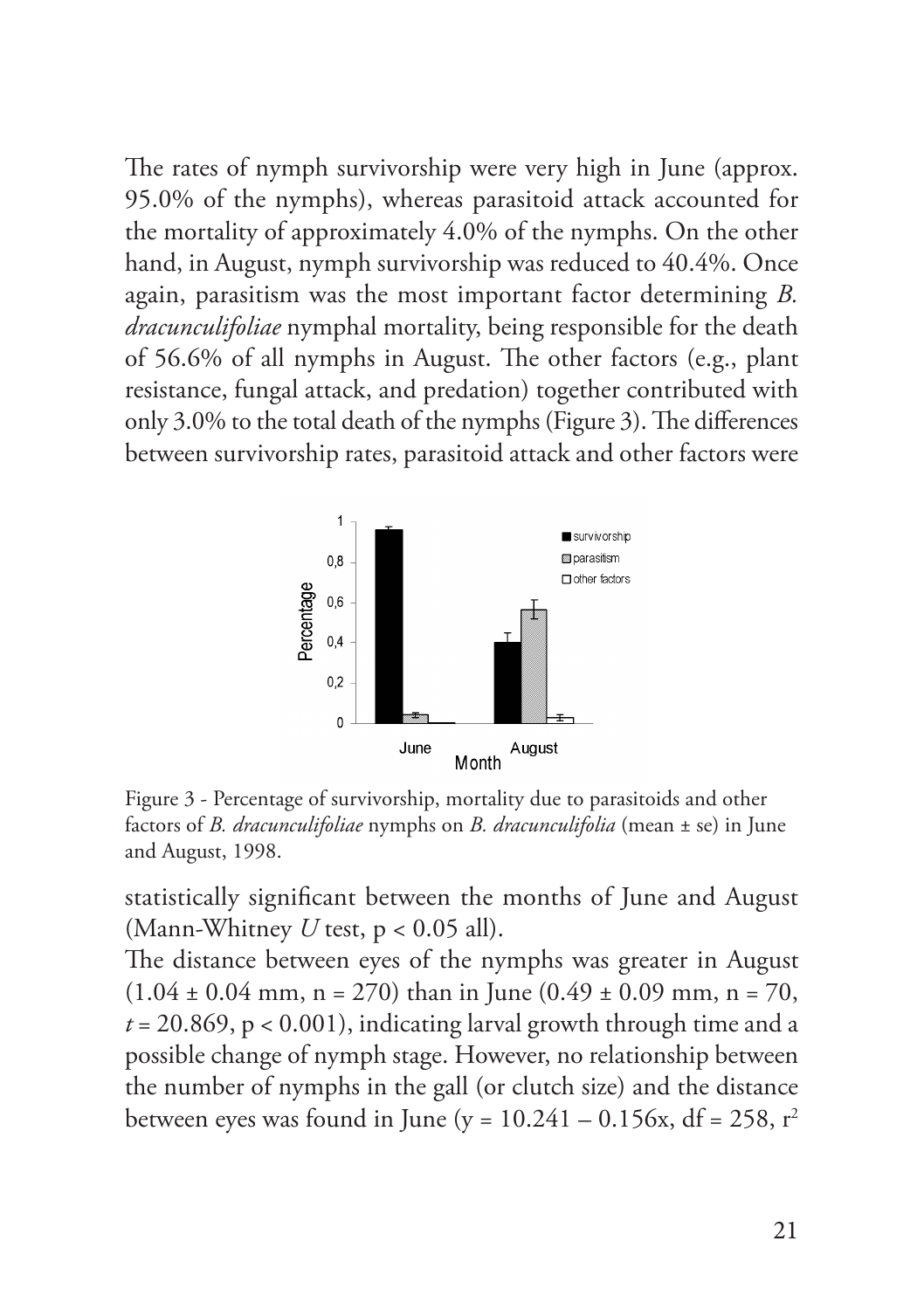$= 0.004, p = n.s.)$  or in August (y = 21.439 – 0.297x, df = 68, r<sup>2</sup> =  $0.004$ ,  $p = n.s.$ )

The probability of a nymph being attacked in galls with different numbers of nymphs did not differ between June ( $x^2 = 3.011$ , df  $= 4$ ,  $p = n.s.$ ) and August ( $x^2 = 6.087$ , df = 4,  $p = n.s.$ ). Nymphal



Figure 4 - Survivorship of *B. dracunculifoliae* nymphs on *B. dracunculifolia* (mean ± se) by gall volume class in the third month of the experiment, August 1998.

survivorship rate did not vary with gall volume in August (Mann-Whitney  $U$  test = 10.094,  $p = n.s.$ ); the month when the highest mortality rates were observed (Figure 4).

The positive relationship between the distance between eyes and cephalic capsule width showed the existence of three different-size instars, with cephalic capsule width varying between 0.2 and 0.9 mm (Figure 5). Nymphs of different instars were found in approximately 40.0% of all galls with more than one nymph.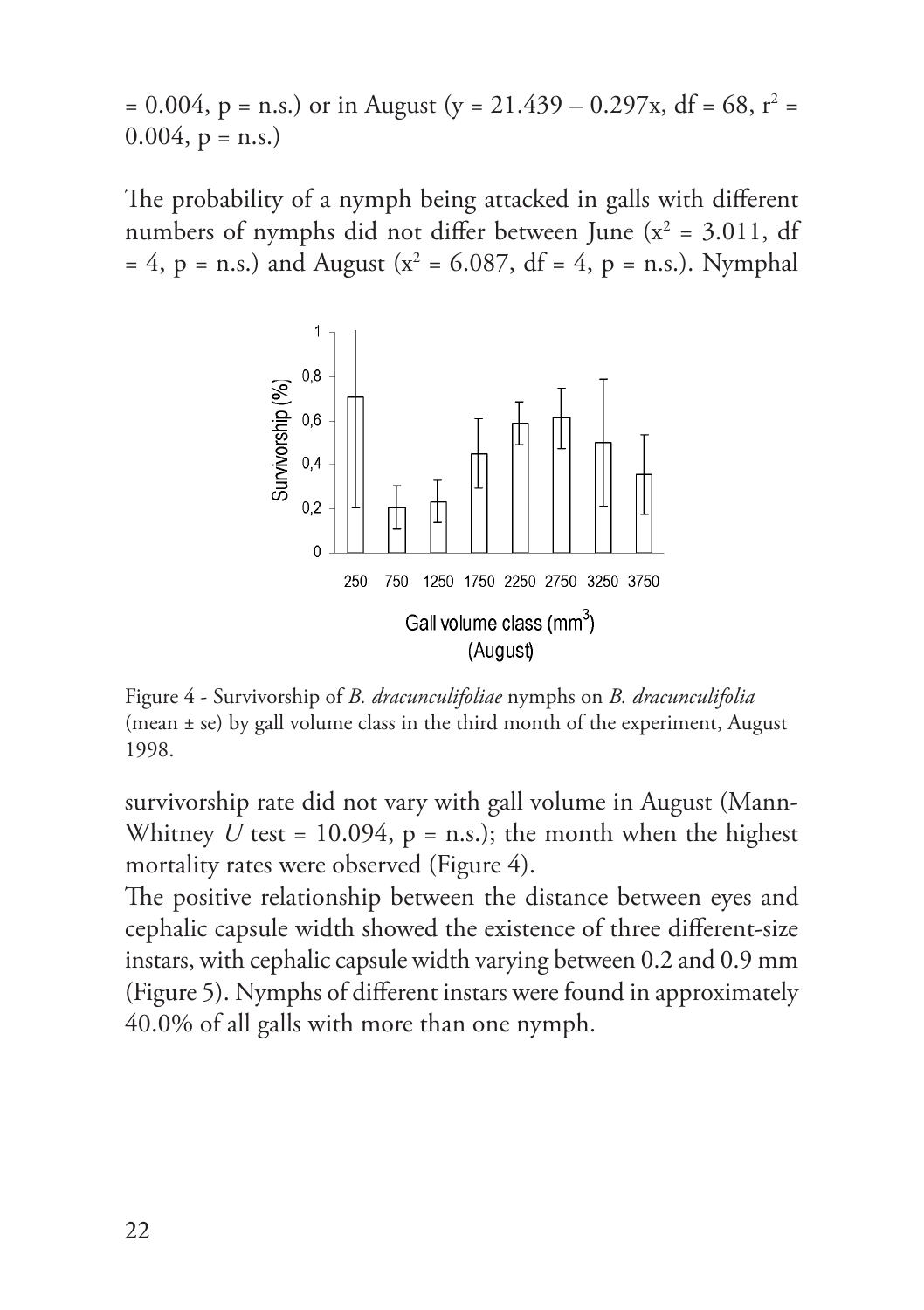

Figure 5 - Ordination between distance between eyes and cephalic capsule width of *B. dracunculifoliae* nymphs on *B. dracunculifolia*.

#### **Discussion**

During the development of the galler *B. dracunculifoliae*, the increase in gall size was as a result of the increase in nymph size. Moreover, gall size was not directly determined by clutch size, meaning that larger galls do not necessarily have more nymphs than smaller ones. The fact that the mean number of *B. dracunculifoliae* nymphs did not differ between the two months of the study should be expected since clutch size is determined at the time of oviposition. However, it could still have varied between the two months if, for instance, galls with more nymphs were for some reason negatively selected over time, persisting only those galls with a lower number of nymphs - or vice-versa. Thus, gall size can be used as an indirect measure of nymph fitness for the galler *B. dracunculifoliae*. The number of nymphs per gall, on the other hand, is determined by the female's physiology and oviposition behaviour, both of which can be affected by environmental conditions as well as local interactions – e.g. interference with ants (Neves *et al.* 2011). Furthermore, the parasitic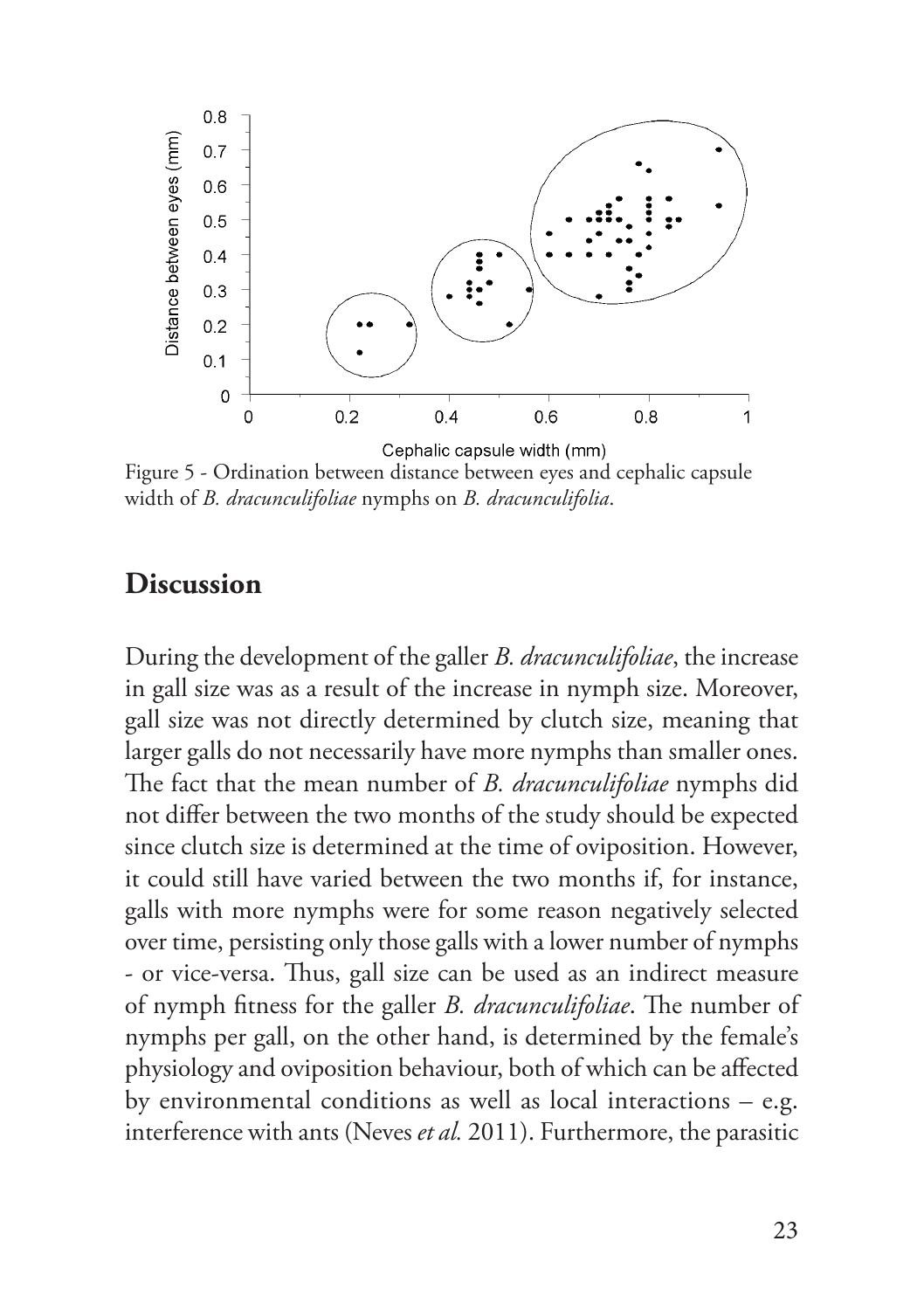wasps do not seem to show a preference for gall with more or fewer nymphs inside.

The proportion of mortality due to factors such as plant resistance, fungal attack, and predation was extremely low compared to parasitism, especially in June, which is in accordance with what is reported in previous studies (Fernandes & Price 1992, Ribeiro-Mendes *et al.* 2002). Parasitoid attack was the main factor determining the mortality of *B. dracunculifoliae* nymphs, and its values are comparable to those of many studies involving parasitoid attack (Weis & Abrahamson 1985, Weis *et al.* 1985). Espírito-Santo & Fernandes (1998), for instance, found parasitism rates in *B. dracunculifoliae*  galls ranging from 16 to 80%. *B. dracunculifoliae* nymph mortality caused by parasitoid attack varied greatly between the months of the study. It seems, however, that parasitoid attack could have been underestimated in the first month of the study, most likely because parasitism was not detectable at the time. Parasitoid attack occurs in the early stages of gall development changing the colour and shape of the nymphs over time, which aids in the identification of mortality by parasitism (Espírito-Santo *et al.* 2004). Thus, the higher parasitism rates observed at the end of the experiment can be a result of the higher detectability of parasitism, and not a result of a concentrated attack in August.

The absence of a positive relationship between nymph survivorship and gall size may also be intrinsically related to the life histories of the parasitoid that attack *B. dracunculifoliae*. If parasitoid attack nymphs during the gall initial developmental stages, final gall diameter should not influence parasitism rates (Walton 1988, Rossi *et al.* 1992). The results found in this study are contrary to those of Freese & Zwölfer (1996), which relate an increase in gall size with larger chances of larval survivorship since bigger galls seem to provide more protection to the larvae and more space for their development. On the other hand, it could well be that parasitism increased nymph size and, therefore, gall size, but here we found no relationship between gall size and parasitism in *B. dracunculifoliae*.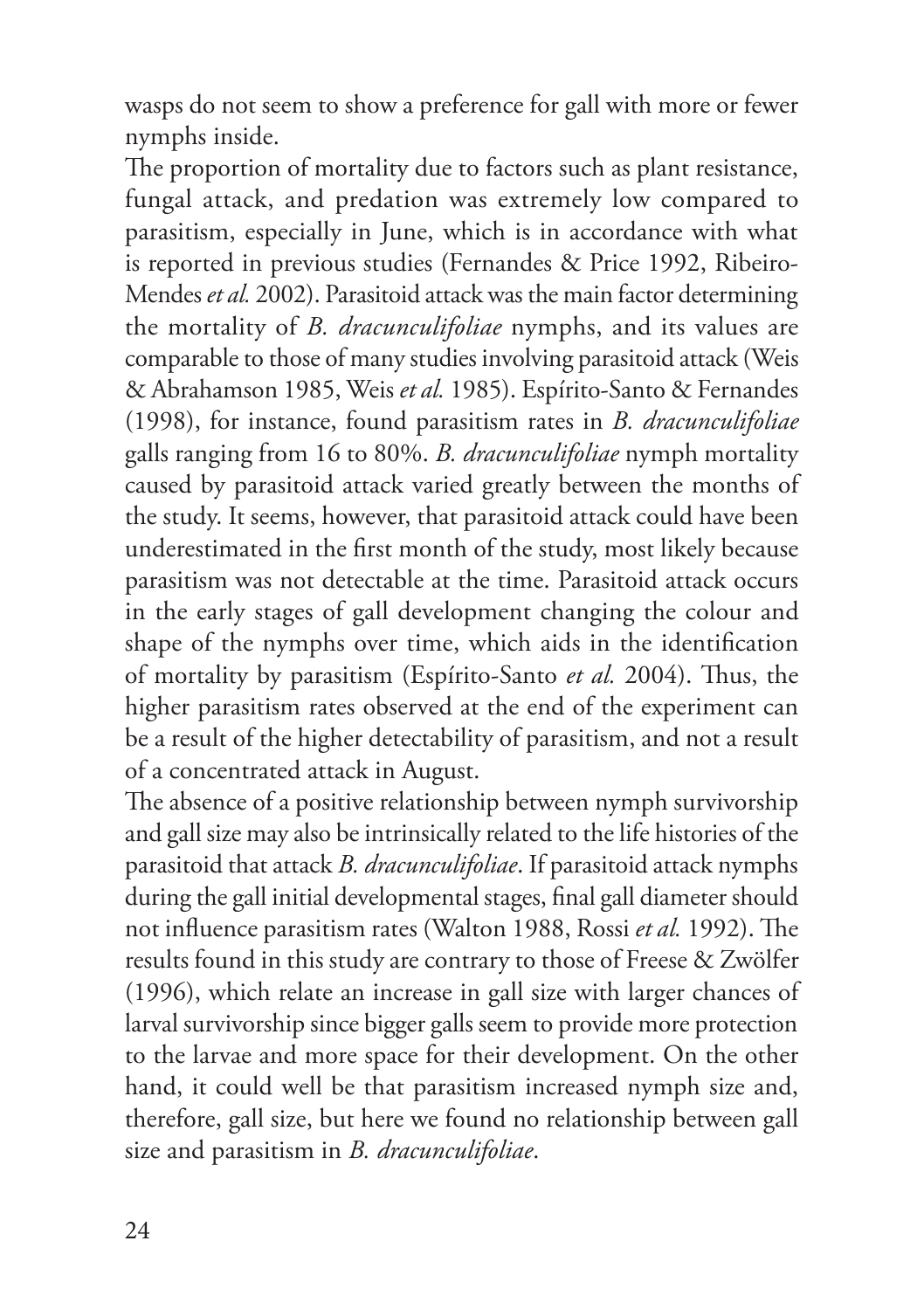Nymph size was not influenced by clutch size, despite there being a slight tendency of decreasing body size with clutch size in both months of the experiment. Whitham (1978) and Freese & Zwölfer (1996), on the contrary, found a positive relationship between the increase in the number of larvae per gall and larval weight. The probability of a *B. dracunculifoliae* nymphs being attacked in galls with different numbers of nymphs did not vary between the months, indicating that mortality is not related to clutch size either. Therefore, instant attack rates by parasitoids may vary from place to place, or through time, since some hosts may be more vulnerable than others, or the probability of attack may be a random variable and parasitism occurs by chance (Chesson & Murdoch 1986). Hence, parasitism did not seem to be a force driving the selection of specific oviposition decisions by female gallers. As stated by Preszler & Price (1988), mortality factors (such as predation and parasitism) which is hard to anticipate to, seem to be less important in selecting female behaviour patterns that influence population sizes of herbivores.

Psyllids present five nymph instars, from eclosion of the egg to the adult instar, and it has been reported that it is the fifth instar larvae that leave the gall and moults into the adult free leaving insect immediately (Burckhardt *et al.* 2004). Indeed, in none of all 334 galls examined in this study an adult individual of *B. dracunculifoliae* was found. However, through the relationship that we found, between the distance between eyes and cephalic capsule width, we only identified three distinct instars occurring in *B. dracunculifoliae* galls. Thus, its seems that two of the instars inside galls do not display much difference regarding the body measurements. From all galls which contained more than one nymph, 38% presented nymphs in different developmental stages. A possible explanation for that would be the occurrence of competition among nymphs (Espírito-Santo *et al.* 2004). Small differences in the ability to acquire resources may cause a delay in nymph development (Espírito-Santo & Fernandes 2004). Generally, this is a complex process, which can possibly arise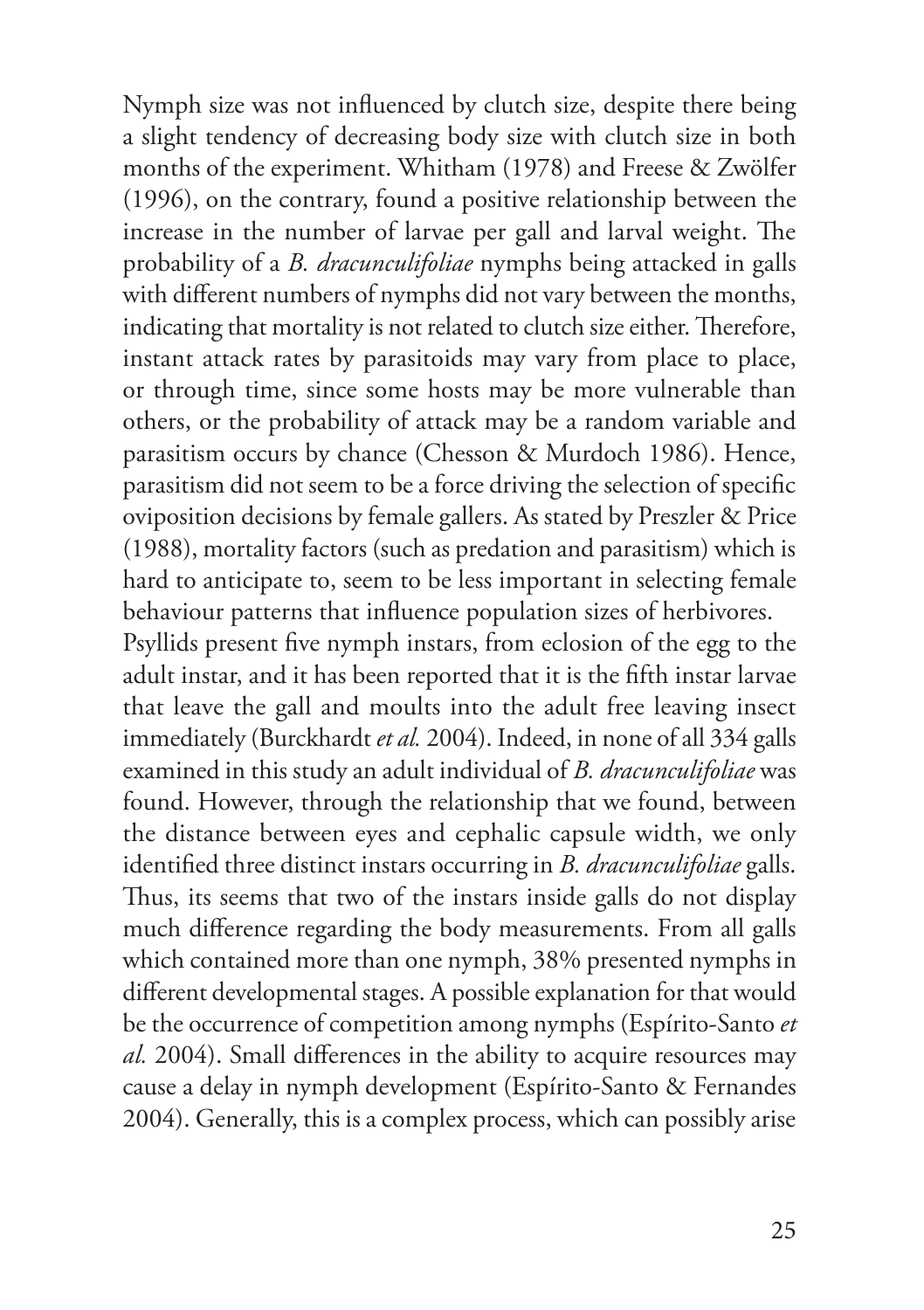due to the amount of resources allocated to each egg by the parental generation.

To sum up, the present study shows that during the development of the galler *B. dracunculifoliae*, the variation in gall size is associated with nymph size but not clutch size. The attack by natural enemies in B. dracunculifoliae is high. Parasitism is a strong force on the structure and regulation of the population, although it does not seem to be a selective force acting on the oviposition behaviour of female gallers since parasitism rate was not associated with gall size, nymph size or clutch size. The precise determination of the occurrence of parasitism must be assessed by an exclusion experiment, which would allow the exact evaluation of the size of the window of vulnerability (Washburn & Cornell 1981, Craig *et al.* 1990) of the galls to attack by natural enemies. The total understanding of *B. dracunculifoliae*  population dynamics on *B. dracunculifolia* requires studies that investigate the biology and natural history of the species. Data such as the time spent on gall formation, female oviposition behaviour, adult life span and developing site of the adult stage, are mandatory for the enlightenment of the interactions between *B. dracunculifoliae* and its host plant and its natural enemies.

### **Acknowledgments**

The authors thank F.S. Neves and C. Alves for helping with field and laboratory work. This study was supported by CNPq, FAPEMIG, and IFS (H-2487-1).

## **Literature cited**

Anderson, S.S.; K.D. McCrea; W.G. Abrahamson & L.M. Hartzel. (1989). Host genotype choice by the ball gallmaker Eurosta solidaginis (Diptera: Tephritidae). Ecology 70: 1048-1054.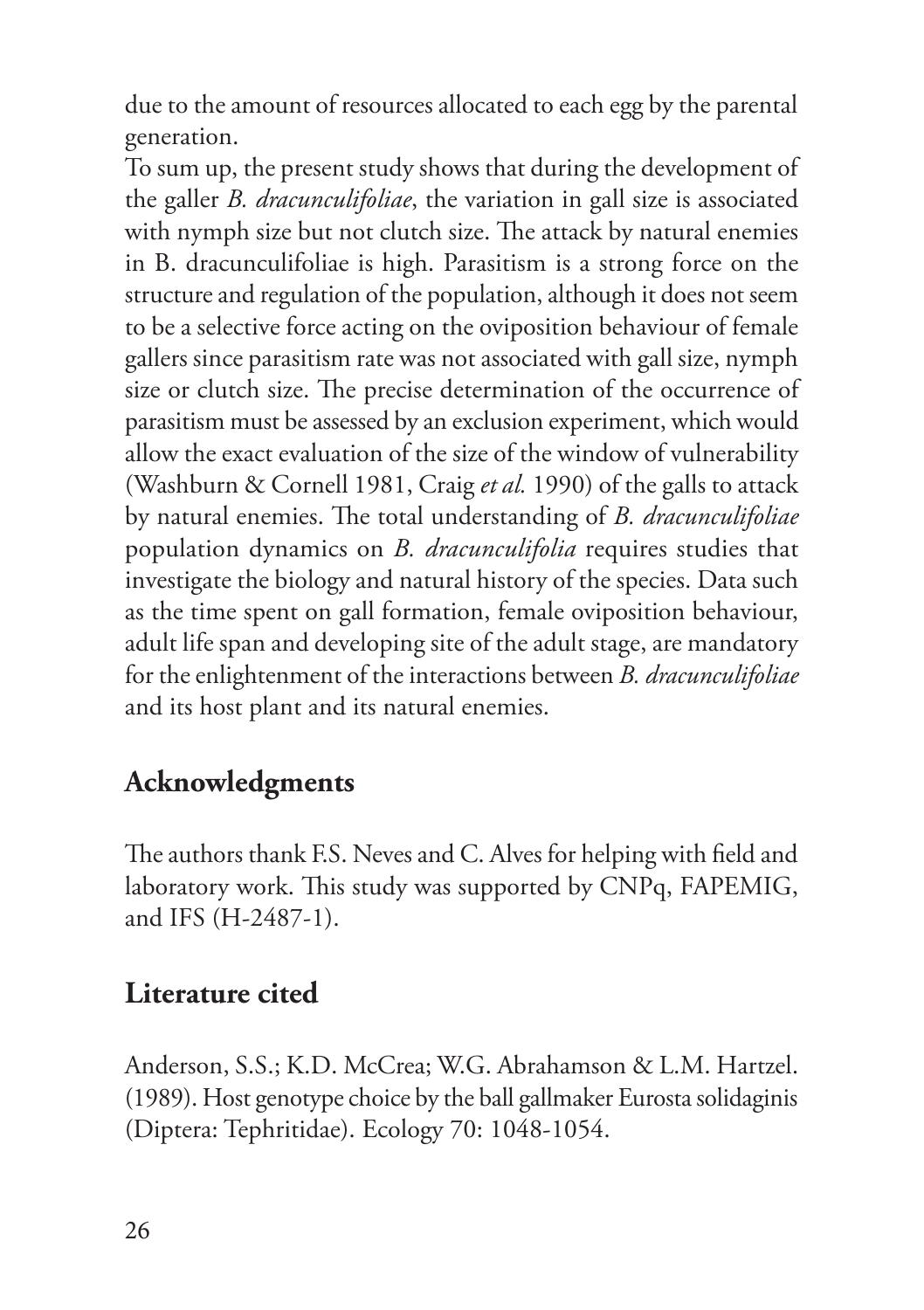Araújo, A.M.; G.W. Fernandes & L.C. Bedê. (1995). Influência do sexo e fenologia de Baccharis dracunculifolia DC. (Asteraceae) sobre insetos herbívoros. Revista Brasileira de Entomologia 39: 347-353.

Arduin, M. G.W. Fernandes & J.E. Kraus. (2005). Morphogenesis of galls induced by Baccharopelma dracunculifoliae (Hemiptera: Psyllidae) on Baccharis dracunculifolia (Asteracea) leaves. Brazilian Journal of Biology 65: 559-571.

Barbosa M. & G.W. Fernandes (2014). Bottom-up effects on gall distribution. In: Fernandes Geraldo Wilson; Santos, Jean Carlos (Org.) Neotropical insect galls. Springer, London, pp 99–113

Barbosa M., O.T. Lewis, G.W. Fernandes, R.J. Morris (2017). Experimentally reducing species abundance indirectly affects food web structure and robustness. Journal of Animal Ecology 86: 327–336

Barroso, G.M. (1976). Compositae-subtribo Baccharidinae-Hoffman: estudo das espécies ocorrentes no Brasil. Rodriguesia 40: 3-273.

Burckhardt, D., M. M. Espírito-Santo, G. W. Fernandes & I. Malenovsk (2004). Gall-inducing jumping plant-lice of the Neotropical genus Baccharopelma (Hemiptera, Psylloidea) associated with Baccharis (Asteraceae). Journal of Natural History 38: 2051-2071

Chesson, P.L. & W.W. Murdoch. (1986). Aggregation of risk: relationships among host-parasitoid models. American Naturalist 127: 696-715.

Craig, T.P.; J.K. Itami & P.W. Price. (1990). The window of vulnerability of a shoot-galling sawfly to attack by a parasitoid. Ecology 71: 1471-1482.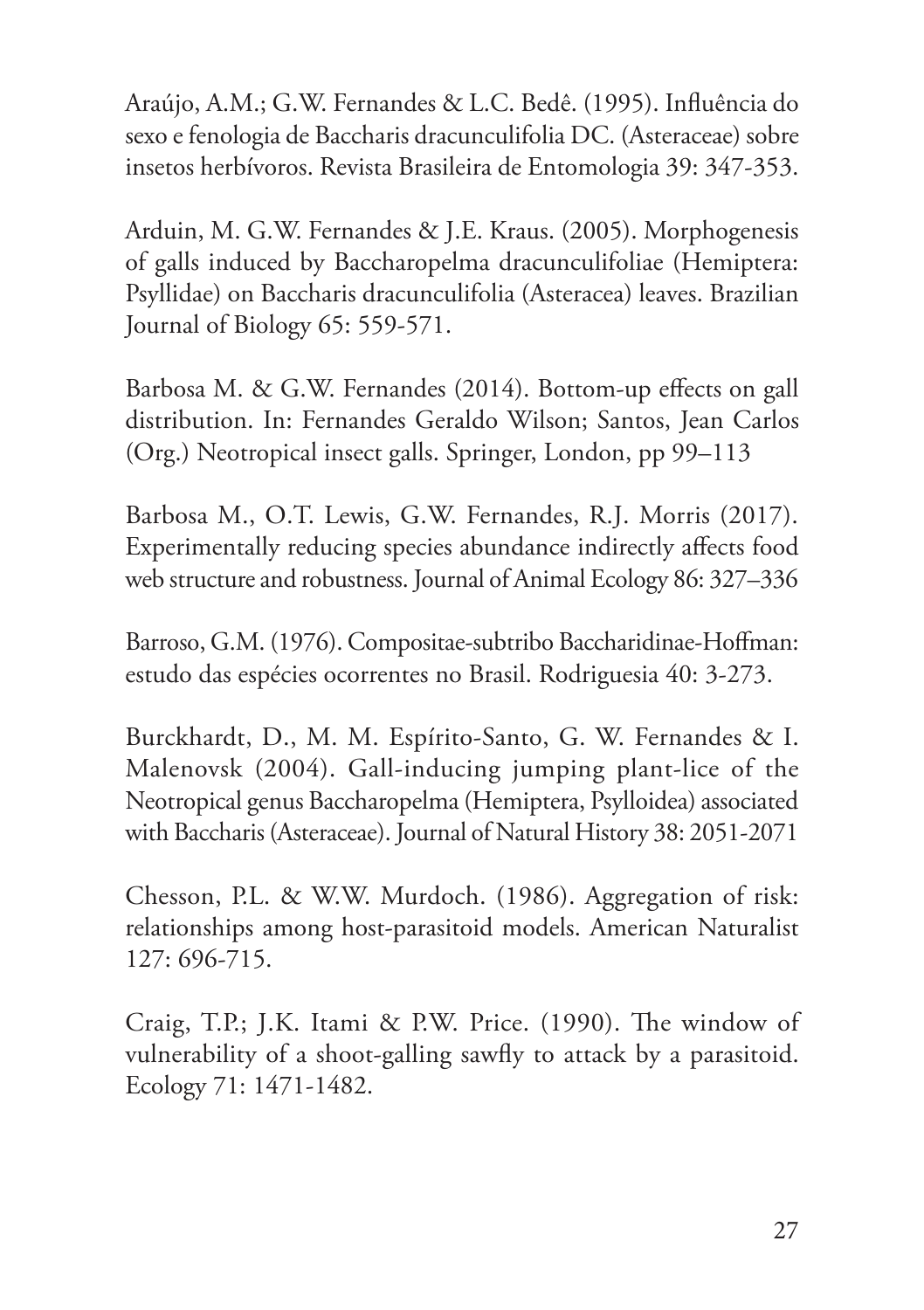Espírito-Santo, M.M. & G.W. Fernandes. (1998). Abundance of Neopelma baccharidis (Homoptera: Psyllidae) galls on the dioecious shrub Baccharis dracunculifolia (Asteraceae). Environmental Entomology 27: 870-876.

Espírito-Santo, M.M. & G.W. Fernandes. (2002). Host plant effects on the development and survivorship of the galling insect Neopelma baccharidis. Austral Ecology 27: 249-257.

Espírito-Santo, M.M., M.L. Faria & G.W. Fernandes. (2004). Parasitoid attack and its consequences to the development of the galling psyllid Baccharopelma dracunculifoliae. Basic and Applied Ecology 5: 475-484.

Faria, M.L. & G.W. Fernandes. (2001). Vigour of a dioecious shrub and attack by a galling herbivore. Ecological Entomology 26: 37-45.

Fernandes, G.W. (1990). Hypersensitivity: a neglected plant resistance mechanism against insect herbivores. Environmental Entomology 19: 1173-1182.

Fernandes, G.W. & D. Negreiros. (2001). The ocurrence and effectiveness of hypersensitive reaction against galling herbivores across host taxa. Ecological Entomology 26: 46-55.

Fernandes, G.W. & P.W. Price. (1992). The adaptive significance of insect gall distribution: survivorship of species in xeric and mesic habitats. Oecologia 90: 14-20.

Ferrari, J.M. (1977). Vegetação do Campus da UFMG. Oreades 6: 3-5.

Freese, G. & H. Zwölfer. (1996). The problem of optimal clutch size in a tritrophic system: the oviposition strategy of the thistle gallfly Urophora cardui (Diptera, Tephritidae). Oecologia 108: 293-302.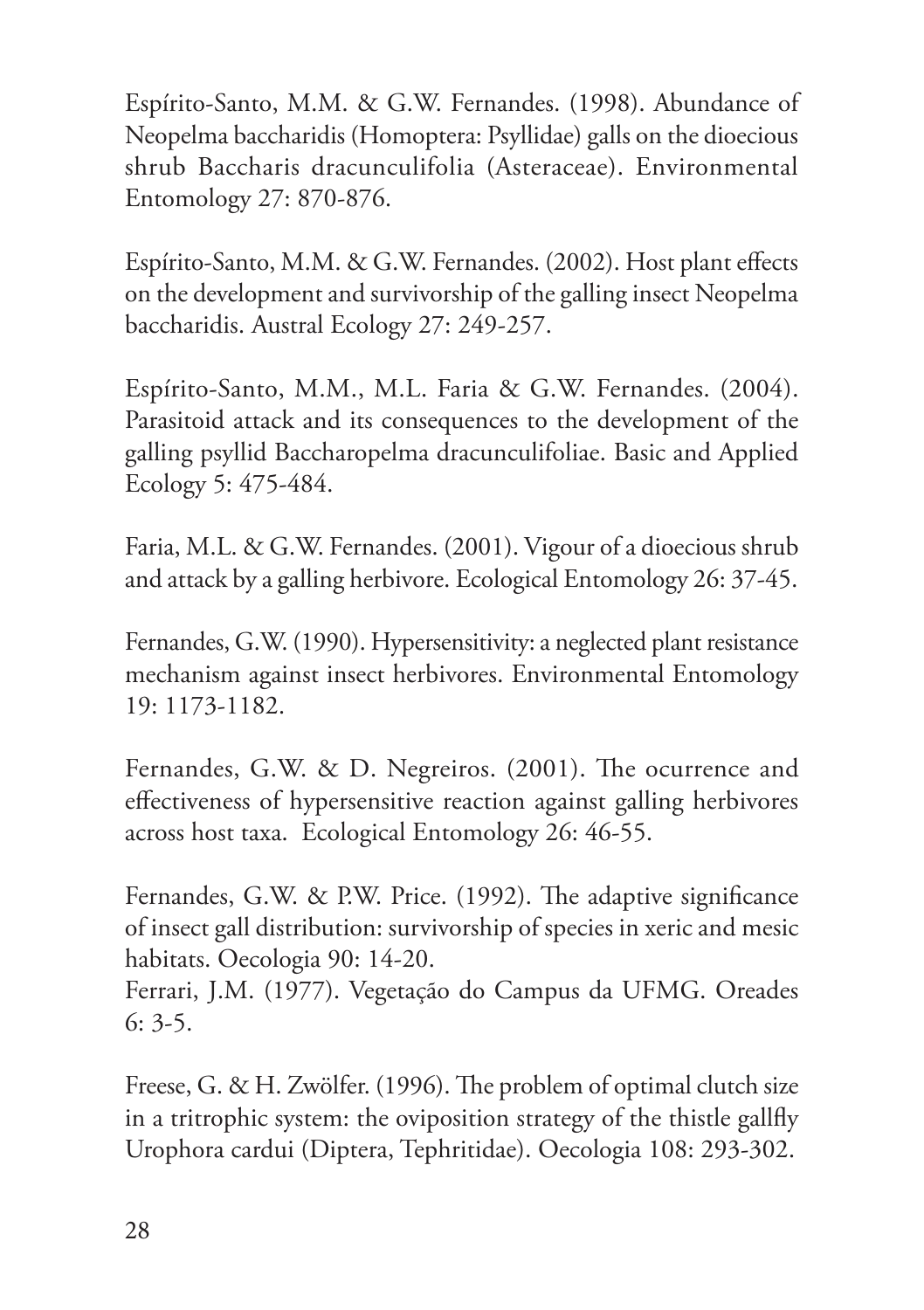Lara, A.C.F. & G.W. Fernandes. (1994). Distribuição de galhas de Neopelma baccharidis (Homoptera: Psyllidae) em Baccharis dracunculifolia (Asteraceae). Revista Brasileira de Biologia 54: 661-668.

Neves, F.S., M. Fagundes, C.F. Sperber & G.W. Fernandes (2011). Tri-trophic level interactions affect host plant development and abundance of insect herbivores. Arthropod-Plant Interactions 5:351–357.

Preszler, R.W. & P.W. Price. (1988). Host quality and sawfly populations: a new approach to life table analysis. Ecology 69: 2012-2020.

Price, P.W.; C.E. Bouton; P. Gross; B.A. McPheron; J.N. Thompson & A.E. Weis. (1980). Interactions among three trophic levels: influence of plants on interactions between insect herbivores and natural enemies. Annual Review of Ecology and Systematics 11: 41-65.

Price, P.W.; G.W. Fernandes & G.L. Warring. (1987). Adaptive nature of insect galls. Environmental Entomology 16: 15-24.

Price, P.W. & K.M. Clancy. (1986). Interactions among three trophic levels: gall size and parasitoid attack. Ecology 67: 1593-1600.

Price, P.W.; N. Cobb; T.P. Craig; G.W. Fernandes; J. Itami; S. Mopper & R. Prezler. (1990). Insect herbivore population dynamics on trees and shrubs: new approaches relevant to latent and eruptive species, p. 1-38. In: E.A. Bernays (ed.). Insect-plant interactions, vol 2. CRC, Boca Raton, Florida.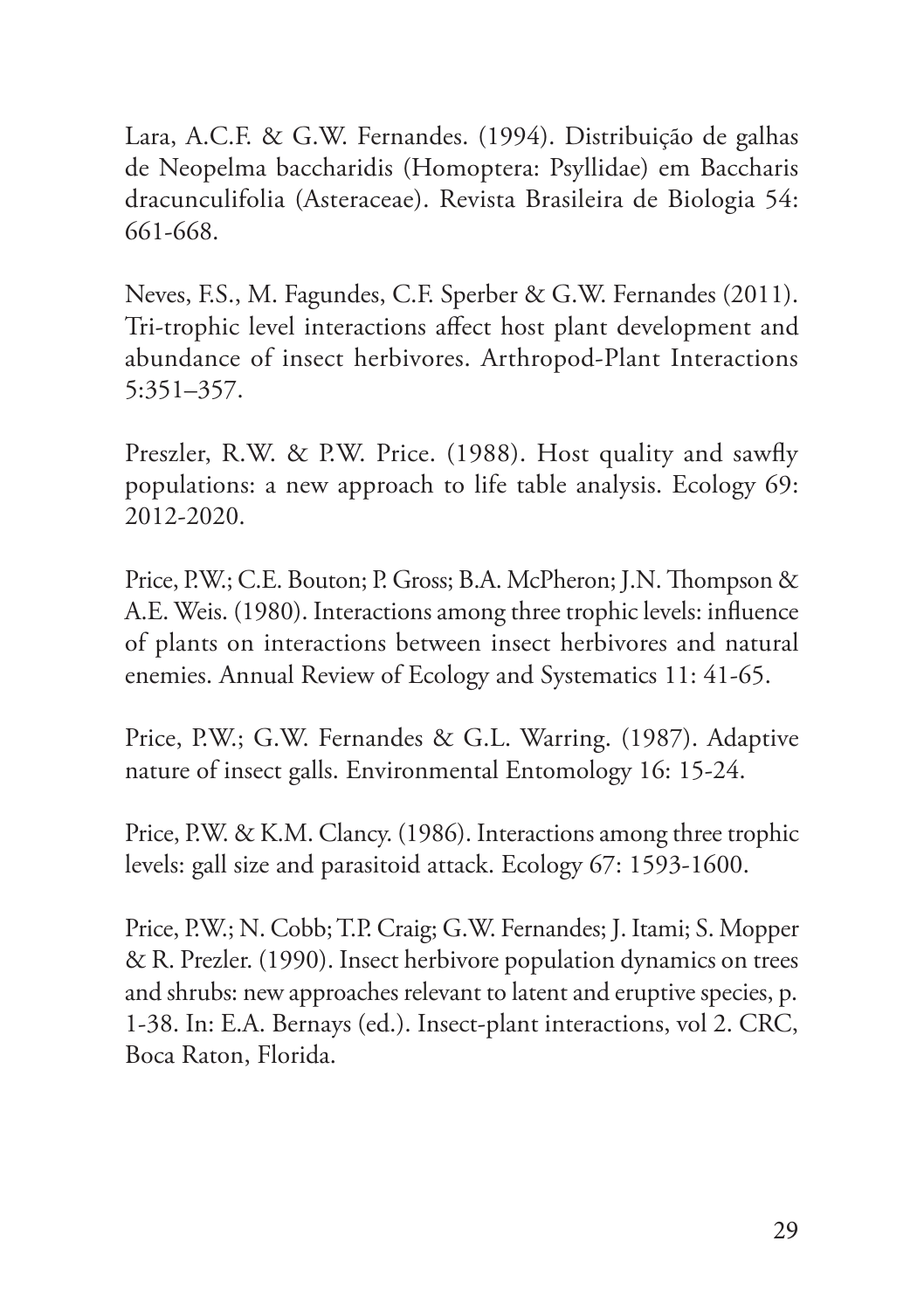Ribeiro-Mendes H; G.W. Fernandes & I.M. Silva. (2002). Influence of host-plant sex and habitat on survivorship of insects galls within the geographical range of the host-plant. Tropical Zoology 15: 5-15.

Rossi, A.M.; P.D. Stiling; D.R. Strong &D.M. Johnson. (1992). Does gall diameter affect the parasitism rate of Asphondylia borrichiae (Diptera: Cecydomiidae)? Ecological Entomology 17: 149-154.

de Souza, A.L.T.; M.O. Tanaka; G.W. Fernandes & J.E.C. Figueira. (2001). Host plant response and phenotypic plasticity of a galling weevil (Collabismus clitellae: Curculionidae). Austral Ecology 26: 173-178.

Sperber, C.F. & R.G. Collevatti. (1996). The gall maker Neopelma baccharidis Burck. (Homoptera: Psyllidae) on Baccharis dracunculifolia (Asteraceae): success and parasitism density dependence. Anais da Sociedade Entomológica do Brasil 25: 59-63.

Stearns, S.C. (1992). The evolution of life histories. Oxford University Press, Oxford.

Walton, R. (1988). The distribution of risk and density-dependent mortality in the galls of Eurosta solidaginis, the goldenrod gall fly. Ecological Entomology 13: 347-354.

Washburn, J.O. & H.V. Cornell. (1981). Parasitoids, patches, and phenology: their possible role in local extinction of a cynipid gal wasp population. Ecology 62: 1597-1607.

Weis, A.E.; R. Walton & C.L. Crego. (1985). Reactive plant tissue sites and the population biology of gall makers. Annual Review of Entomology 33: 467-486.